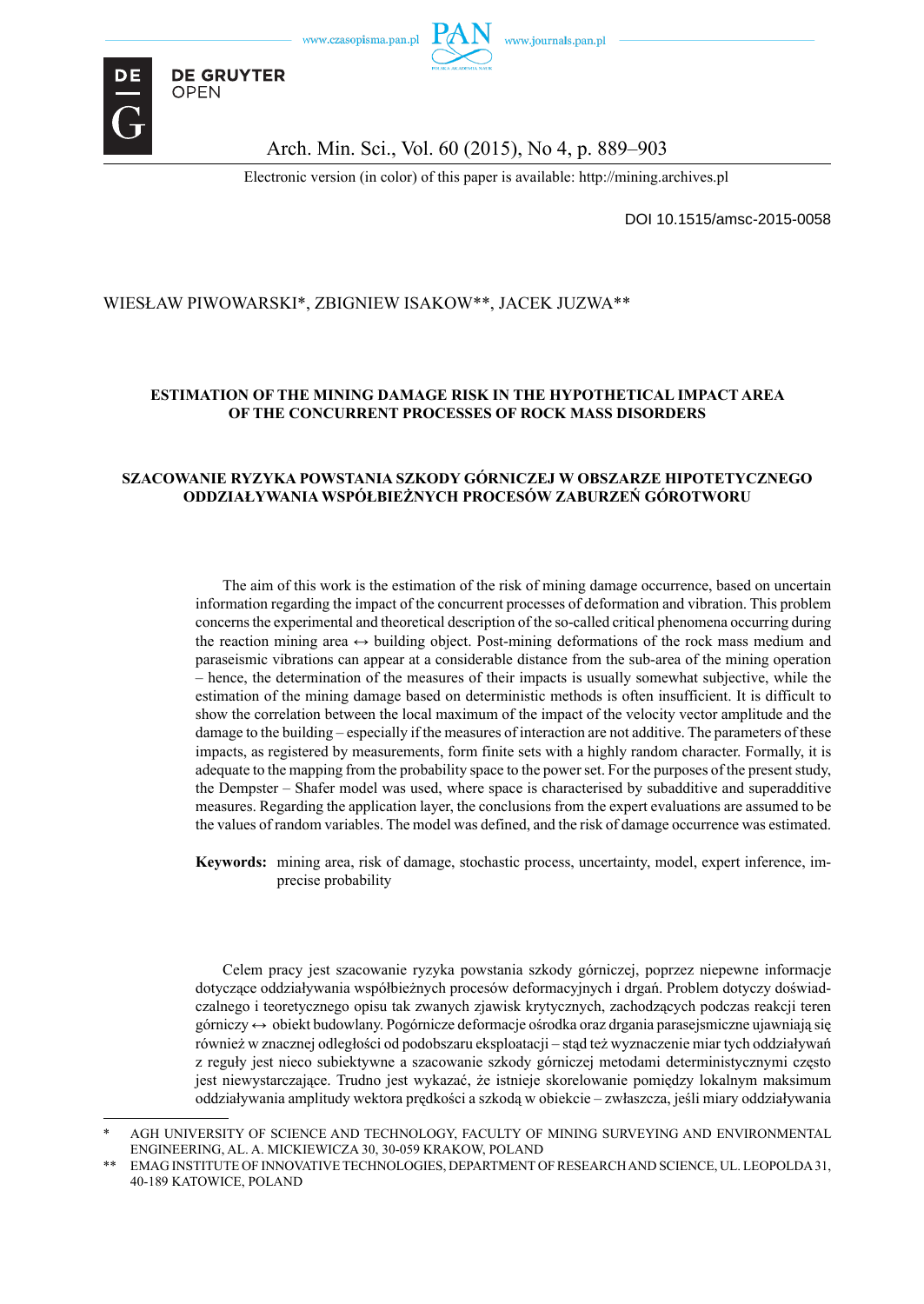

nie są addytywne. Zarejestrowane w wyniku pomiaru parametry tych oddziaływań to zbiory skończone o charakterze silnie losowym. Formalnie jest to odwzorowanie z przestrzeni probabilistycznej do zbioru potęgowego. Dla celów niniejszej pracy wykorzystany został model Dempstera – Shafera, gdzie przestrzeń charakteryzują miary pod lub nadaddytywne. W warstwie aplikacyjnej skorzystano z konkluzji ocen eksperckich przyjmując je, jako wartości zmiennej losowej. Zdefiniowano model i oszacowano ryzyko wystąpienia szkody.

**Słowa kluczowe:** obszar górniczy, ryzyko powstania szkody, proces stochastyczny, niepewność, model, wnioskowanie eksperckie, nieprecyzyjne prawdopodobieństwo

## **1. Introduction**

As in almost every business activity, implementing mining operations in technically urbanised areas is associated with risks and uncertainties. A precisely planned and implemented extraction of useful deposits located under building structures does not ensure the complete technical safety of the mining activities and may sometimes cause hazards (failure – mining damage) to facilities existing in the sub-area. An essential problem in estimating the risk of damage results from the fact that the measures of the impact on buildings caused by concurrent processes are subject to high uncertainty. The risk that can be variously defined, in this case, was estimated as a poorly measurable uncertainty.

## **2. Characteristics of the problem**

Extraction of a deposit via underground mining causes a change in the primary stress in the rock mass, resulting in a translocation of the overlaid strata towards the post-mining void. The so-called supplementary pressure, generated by the gravitational field in the vicinity of the emptiness, often induces a change in the parameters of the physical system. Moreover, it is known that the physical system (single or multi-phase) remains in equilibrium as long as its parameters are constant within the entire system. Therefore, the change of the parameters of the system or one of its parts usually causes the flow of global quantities: mass, energy, and so on. The behaviour of the layers of the medium within the surroundings of an underground working mine formally results from the dynamic state of stress and strain.

A building (an object) and its substratum form a system with different physical characteristics. Therefore, post-mining changes in the ground surface via deformation and vibration have a particularly significant influence on the stability of the object structure (Firek, 2011).

The state of the deformation of the substratum is determined by the indices of deformation.

Generally, the two processes of the transformation of the medium  ${Y_t}$  and the deformation of an object  $\{X_t\}$   $t \in [a, b]$  can be analysed as stochastic processes (Piwowarski, 2006). Observation of the medium transformation  ${Y_t}$  is performed in discrete time  $(t_0, t_1, \ldots, t_n)$ . Thus, the approximation  ${Y_t = Y(t) = Y}$  is a stepped process  $Y_t \big|_{t=1}^n$ .

The randomness and incomplete definiteness of deforming post-mining processes often cause the phenomena models or physical processes to not be formulated on the basis of real variables (Piwowarski, 2005). Stochastic processes are more appropriate for mapping the real processes. The mining process of rock mass translocation, which causes the risk of deformations to buildings located in the endangered area, can be mapped by means of appropriate stochastic models.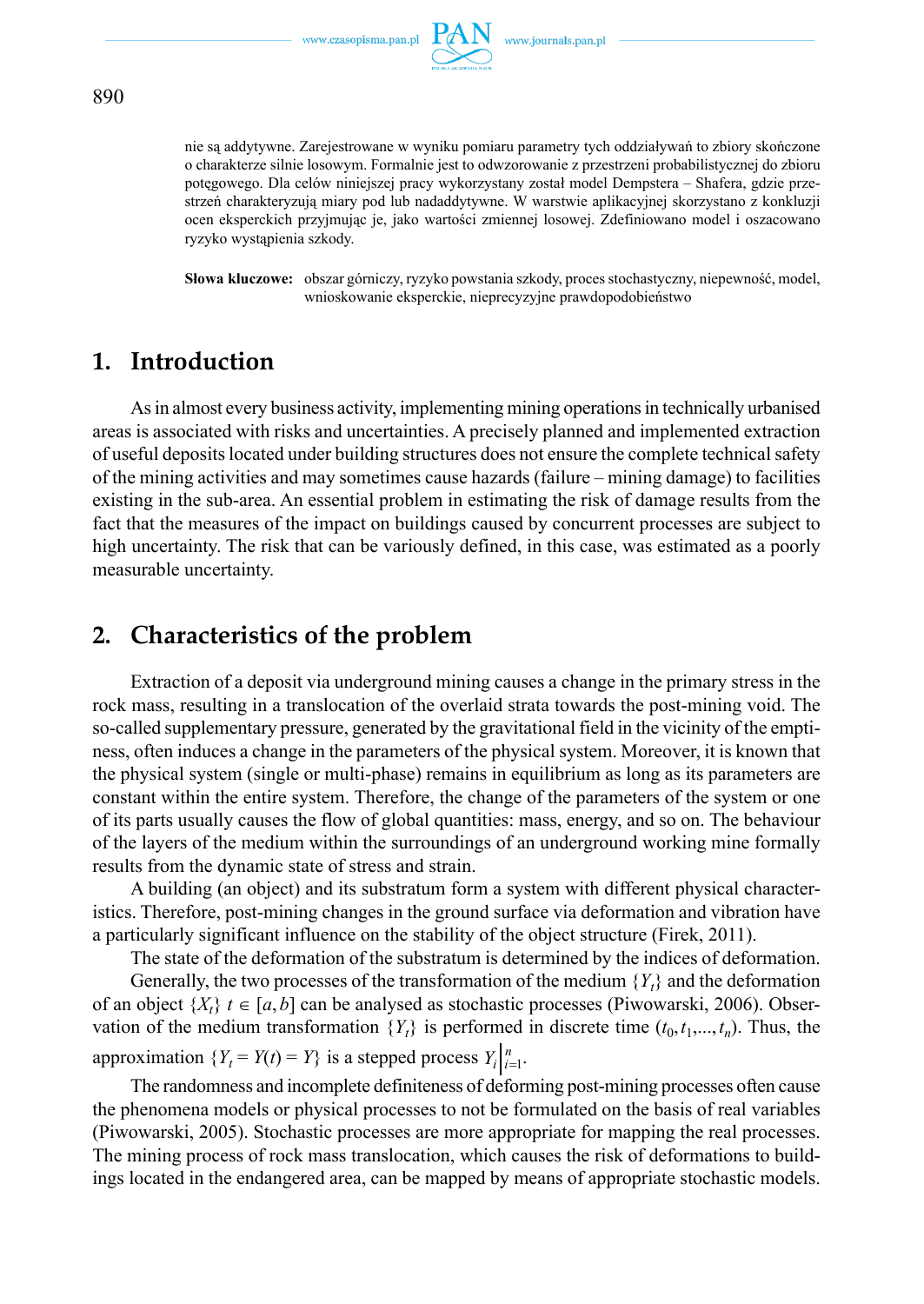

Seismic bumps induced by underground mining have an impact on the facilities located within the para-seismic area – therefore, as a result of a number of studies and assessments (Cianciara, 2005; Dubiński, 2002; Firek, 2011), their impact on buildings is regulated by the relevant standards. The allowable velocity and acceleration limits of vibrations – based on experience and research – have been established (Dubiński, 2009). As a result, for a certain class of buildings, if the values of those parameters are not exceeded, then no utilitarian damage of the considered structure should occur.

The results of extensive research and analysis indicate that the assessment of the effects of the vibrations of the mining origin, based on registered records of accelerations, is poorly correlated with the damage to buildings. A significant correlation, that is, cause  $\leftrightarrow$  effect, is related to the association of the amplitude of the vibrations' velocity (formula of energy and momentum) with the damage of the object. Very similar statements (an important parameter being velocity) have been accepted in the countries of Western Europe and have been developed in the form of relevant standards.

The observations of the physical vibrations indicate that this is a short duration process (a few seconds), which means that the frequency of vibration occurrence should not result in material fatigue; moreover, these vibrations are not able to activate a resonance phenomenon.

The material points of the substratum interact with other material points of an object via direct contact or via the field. The movement of the points of an object is ruled by the principles of cause and effect. Observations of the movements of the points of an object and the points of the ground are performed by measurements.

On the level of modelling, the current state of the object does not usually coincide with the state of the operator of the studied feature; in this case, the object generates a response that differs from the modelling results. If the mapping results are grouped in the vicinity of one value and are fairly repetitive, then they are appropriate for the given configuration of forces. The complex state of the process is, in general, a superposition of the interactions of the base vectors.

Analytical determination of the state of hazard to the object, as a result of "specific" effects of mining activities (deformation and vibration), is a risk exposure subject.

## **3. Formulation of the problem**

Formally, an activity generating risk involves a class of decision problems, which is determined by the probability distribution of the possible results as the consequence of the decision or implementation of the technological process. An important problem is the estimation of the risk of mining damage in the case of the absence of sufficient knowledge or high uncertainty regarding the impact of concurrent stochastic mining processes on the object's structure. Substantively, the problem consists of the estimation of the cumulative impact of significantly different physical processes, in the case when each of them is characterised by uncertainty with respect to the established measures.

This study assumes that the risk of damage *R* is a random variable associated with the probability space (Ω,Σ,*P*) (Piwowarski, 2005, 2006).

If each object located in a mining area is assigned to a risk of damage *ri* , then the obtained set of risks is:

$$
R^{\text{df}} = (r_1, r_2, \dots, r_n) \tag{1}
$$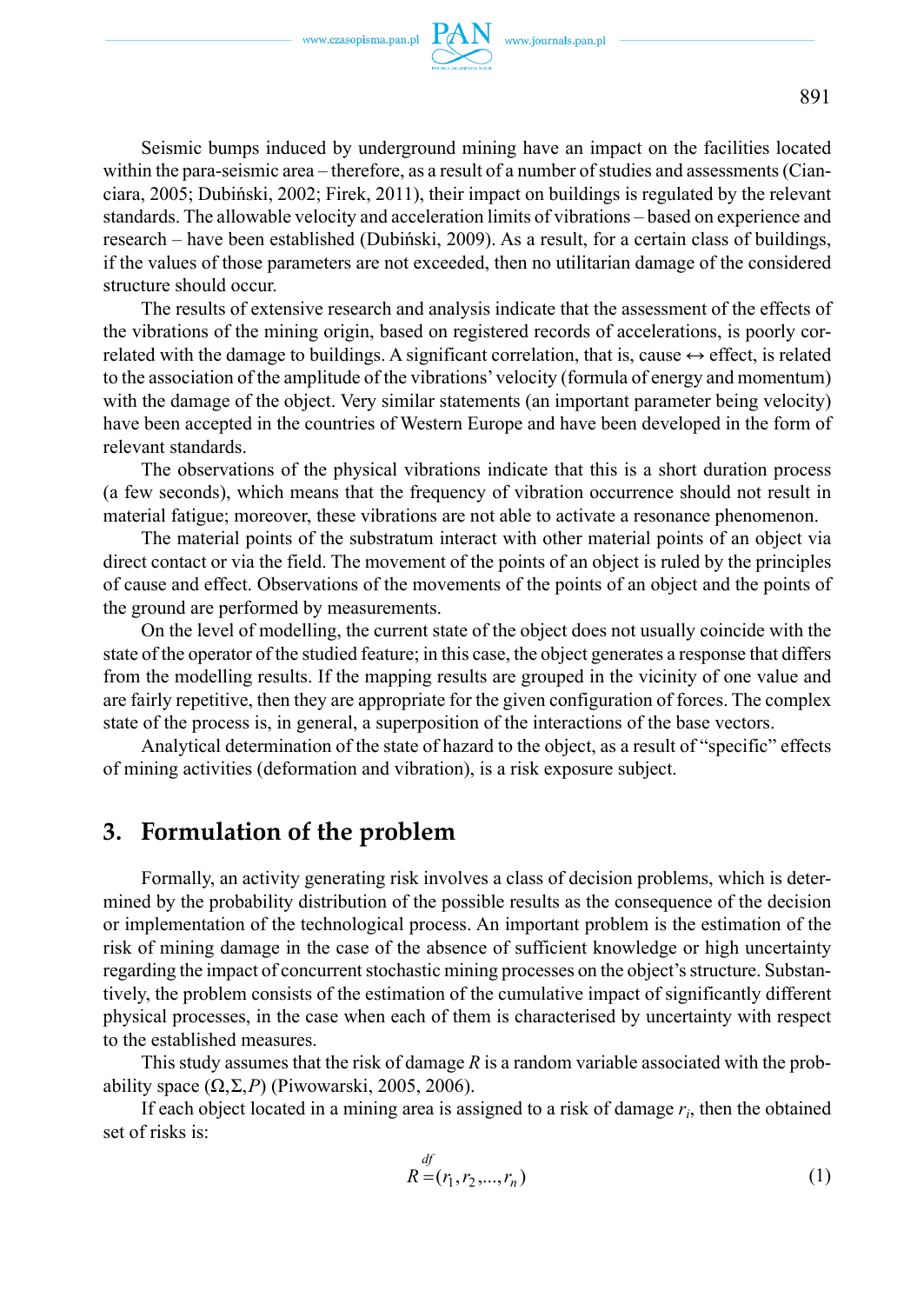The risks of damage to facilities in the mining area can be proven to be a set of independent risks, while for a "very large" set *R*, the aggregate risk distribution can be approximated by a normal distribution  $N(m_r, \sigma_r^2)$ . In this case, the risk model can be expressed as:

$$
R \sim N(m_r, \sigma_r^2) \tag{2}
$$

while the individual risk is determined on the basis of (3)

$$
G(r_i) = E(r_i) + c\sigma^2(r_i)
$$
\n(3)

where: *G* — risk as a random variable

$$
c = \frac{\kappa_{1-\eta}}{2\sigma(R)}; \ \kappa_{1-\eta} \ \text{ denotes } 1-\eta \ \text{ quantile}; \ \ \eta \in [0,1]
$$

Generally a structure (object)  $x_i^k$  located in the deformation field becomes subject to damage or is not damaged. The consideration of the problem indicates that it is necessary to create a measure in the probabilistic space  $(\Omega, \Sigma, P)$  i.e.,  $R \supset P_R$  ( $P_R$  is a measure of *R*), to assign the distribution to the random variable *R* before proceeding according to the previous statements.

However, there are situations in which the two-argument assignment proves to be insufficient; thus, the measure *P* for  $(\Omega, \Sigma, P)$  space requires modification. Determining the value of the index  $w_i$ , characterising the hazard  $z_j$  is possible if, and only if, the danger to the object occurs after the *m*-th value  $(m > 1)$  of the specific index of ground deformation, recorded by means of measurements and associated with the hazard to the object.

## **4. The process of deformation generating mining damage**

The post-mining force is considered to be a stochastic process of continuous trajectories that generates the damage. Usually, in mining areas – in a given sub-area – a process of the medium displacement can be observed.

Let the analysed process be multi-periodic, i.e.,  $X_t$ ,  $t = 1, 2, ..., T$ , with a finite number of possible scenarios, so that the probabilistic space  $\Omega = \{\omega_1, \omega_2, ..., \omega_k\}$  is the finite set, the family of events is  $\Sigma = 2^{\Omega}$ , and the probabilistic measure is such that:

$$
P(\{\omega_i\}) > 0 \qquad i = 1, 2, \dots, k
$$

Let us introduce  $\sigma$  – of  $\Sigma_t$  *t*  $\in \{0,1,...,T\}$   $\Sigma_t$  field, which is interpreted as the knowledge regarding the process acquired until the moment *t*. Observations of the process mean that  $\Sigma_t \subset \Sigma_s$ for  $t \leq s$ , so the sequence  $\Sigma_t$  is the filtration. However, in accordance with current knowledge regarding the process, it is impossible to make a prediction for the moment t if we do not know the value of the process at the moment  $s \leq t$ .

If  $s \le t \Rightarrow \sum_{S} \subset \sum_{t}$ , then the probabilistic space can be defined as:  $(\Omega; \Sigma; {\{\Sigma_t\}}_{t \in T}, P)$ . In this space, we impose a stochastic process *ξ*(*t*):

$$
d\xi(t) = b(t; \xi(t))dt + \sigma(t, \xi(t))dW(t)
$$
  
\n
$$
\xi(t = 0) = \xi_0
$$
\n(4)

where:  $W(t)$  — Wiener process.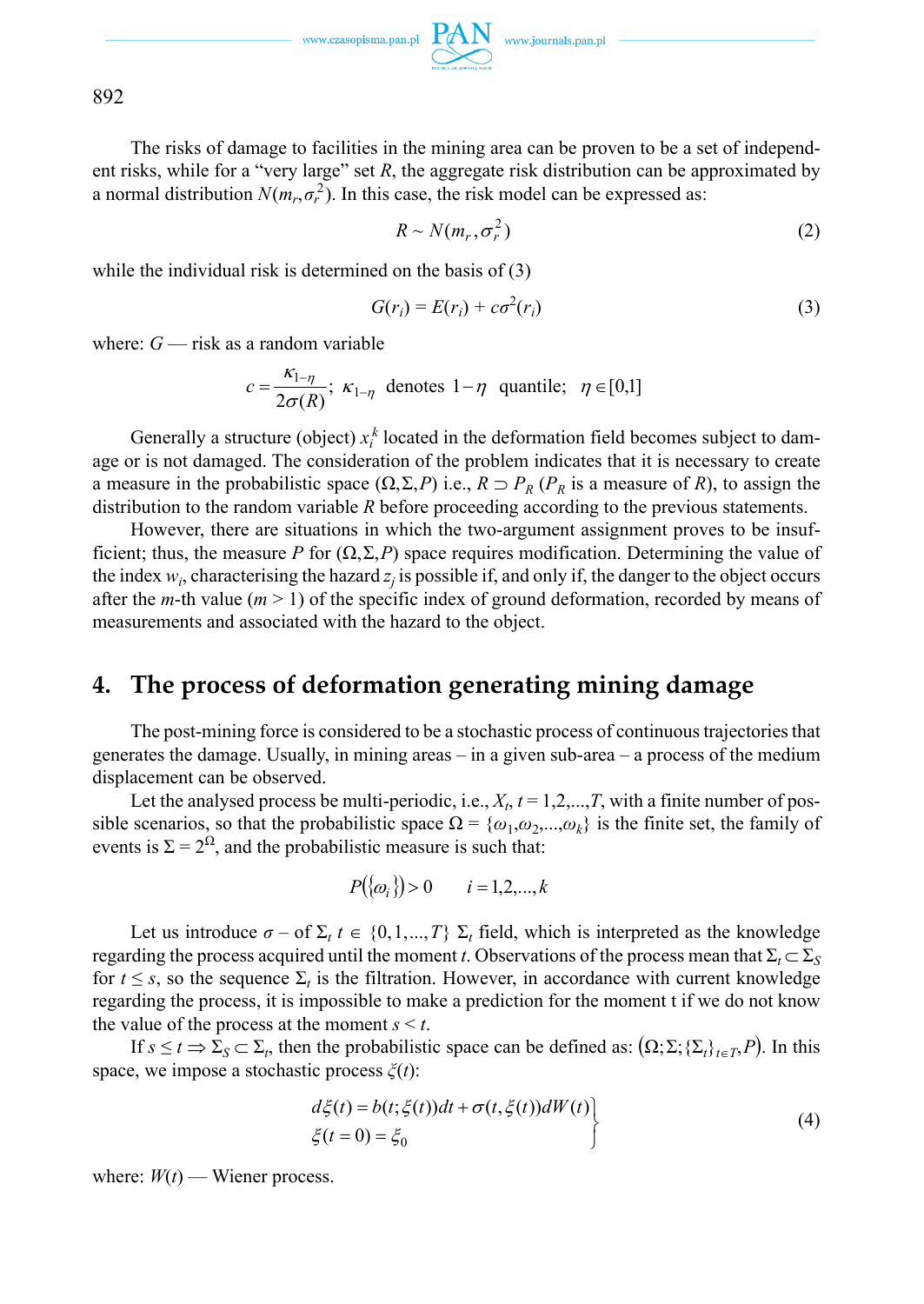

(4) can be transformed to the form:

$$
d\xi_t - \sigma(t)\xi_t dW_t = b(t, \xi_t)dt
$$
\n(5)

Multiplication of  $(5)$  by the integrating factor  $(6)$ 

$$
F_t = e^{-\int_0^t \sigma(s)dW_s + \frac{1}{2}\int_0^t \sigma^2(s)ds}
$$
\n(6)

leads to the result:

$$
F_t \cdot d\xi_t - F_t \cdot \sigma(t)\xi_t dW_t = F_t b(t, \xi_t) dt \tag{7}
$$

The left side of (7) is the differential  $F_t$ .  $\xi_t$ , so we can write:

$$
d(F_t X_t) = F_t \cdot b(t, \xi_t)
$$
\n<sup>(8)</sup>

Considering that:

$$
Y_t := F_t \cdot \xi_t \tag{9}
$$

then:

$$
dY_t = F_t \cdot b\left(t, \frac{Y_t}{F_t}\right) \tag{10}
$$

Equation (10) can be written as:

$$
d\xi_t = b(t, \xi_t)dt\tag{11}
$$

By directly integrating (4), we obtain:

$$
\xi(t) = \xi_0 + \int_0^t b(s; \xi(s))dt + \int_0^t \sigma(s, \xi(s))dW(s)
$$
 (12)

Deformation or destruction of the structure continuity in some of rock mass layers, are the effect of exceeding the limits of their strength. To determine the boundary condition, as a general rule, the following formula (De Campos, 1994; Klir, 1994) is accepted:

$$
\Omega_a = \{x : f(x) = 0\}
$$
  

$$
P(X \in \Omega_a) = 0
$$
 (13)

The final process (deformation) occurs after the destruction of the structure of the layers in the immediate vicinity of the rock mass disorder (emptiness).

### **Deformation state of the medium**

$$
\Omega_b = \{x : f(x) > 0\} \tag{14}
$$

 $f(x)$  — resistance to the destruction of some layers of the rock mass structure.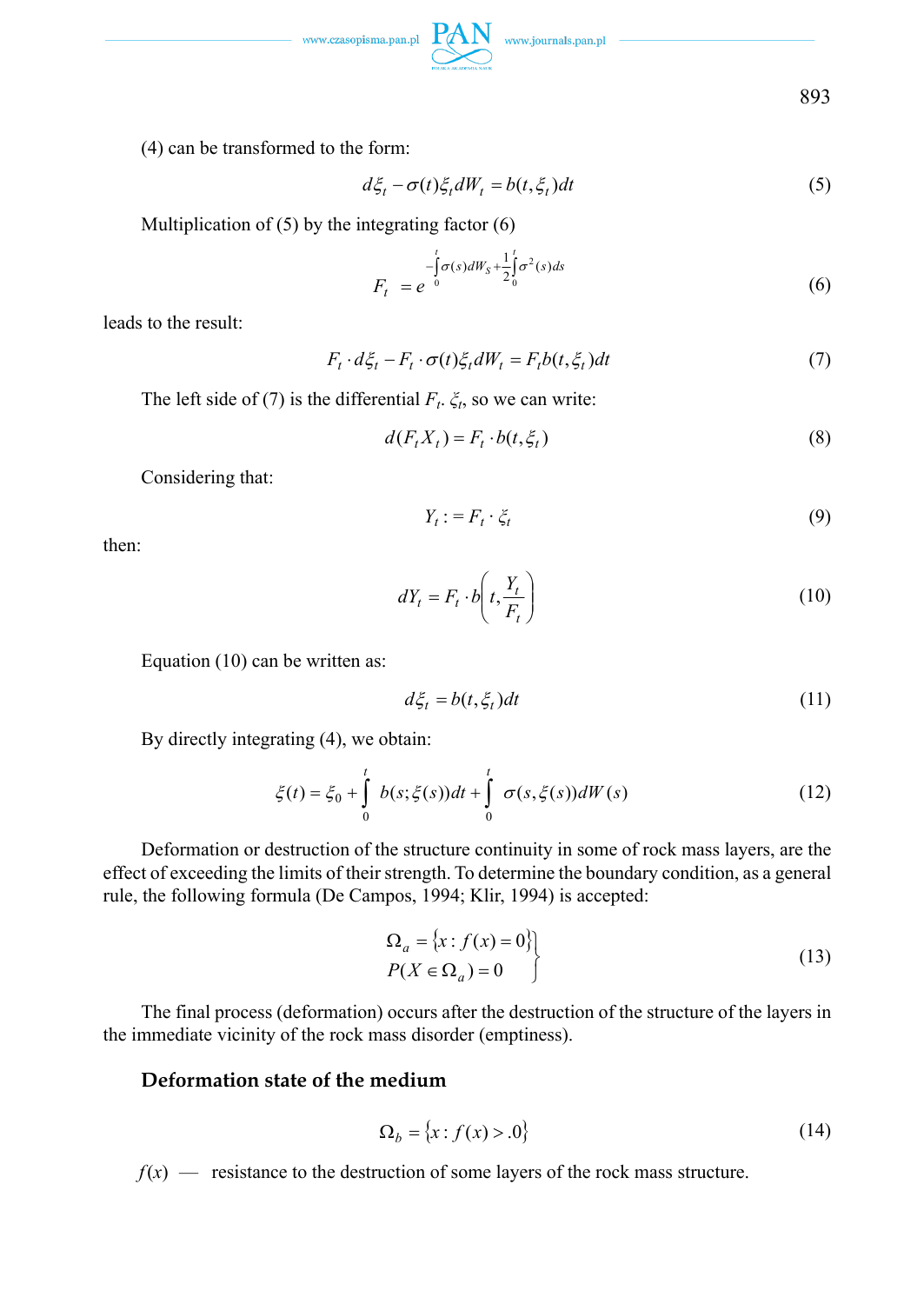$\text{www.czasopisma.pan.pl}\ \overbrace{\text{PAN}}\ \ \text{www.journals.pan.pl}$ 

894

Irregular trajectories of the displacement process are analysed here as mean values. The function  $M: I \times I \rightarrow R$  is called the average if:

$$
\min(x, y) \le M(x, y) \le \max(x, y), \quad x, y \in I
$$

### **Internal extremes**

Let us assume that  $f: X \times Y \to R$ . Let the points  $\{(x_1, y_1), (x_2, y_2)\}\in X \times Y$ ; moreover, if the points of the surface (hypersurface) have the property that in their neighbourhood there exist points situated on both sides of the plane, then the considered points are the internal extremes.

The state of the rock mass deformation is identified by the so-called indices of deformation "Y", which are the simple functions that, for the probability space, can be written as follows:

$$
Y = \sum_{i=1}^{n} y_i \, 1_{F_i} \tag{15}
$$

where:

 $y_i|_{i=1}^n$  — the values taken by *Y*,  $F_i = \{\omega : X(\omega) = v_i\} \in F$ 

As a result, in the space of a measure (probabilistic), the following integral can be defined in a natural way (Walley, 1996):

$$
\int\limits_Y f(y)P(dy) \tag{16}
$$

### **The impact of the completed mining extraction on an object – the subject of the study**

The procedure of estimating the hazard based on the uncertain assessment of the impact of concurrent mining processes on the object was the essence of further analysis. The state of the ground surface deformation was estimated with the use of the geological and mining documentation of the observed sub-area and own computer applications.

## Field of displacements in  $R^3$

The estimated state of the terrain deformation in the surroundings of the studied object has been parametrically characterised. The analysis indicates that there is no cause-effect relationship between the state of the ground deformation, where the building has been embedded, and the "damage" to that object.

### **General features of the object**

One-storey, semi-basement building, Partial basement, ground floor and first floor, made using traditional technology, Object dimensions: floor plan (77.39 [m]  $\times$  15.66 [m])  $\times$  height (23.42 [m]), Foundations – concrete,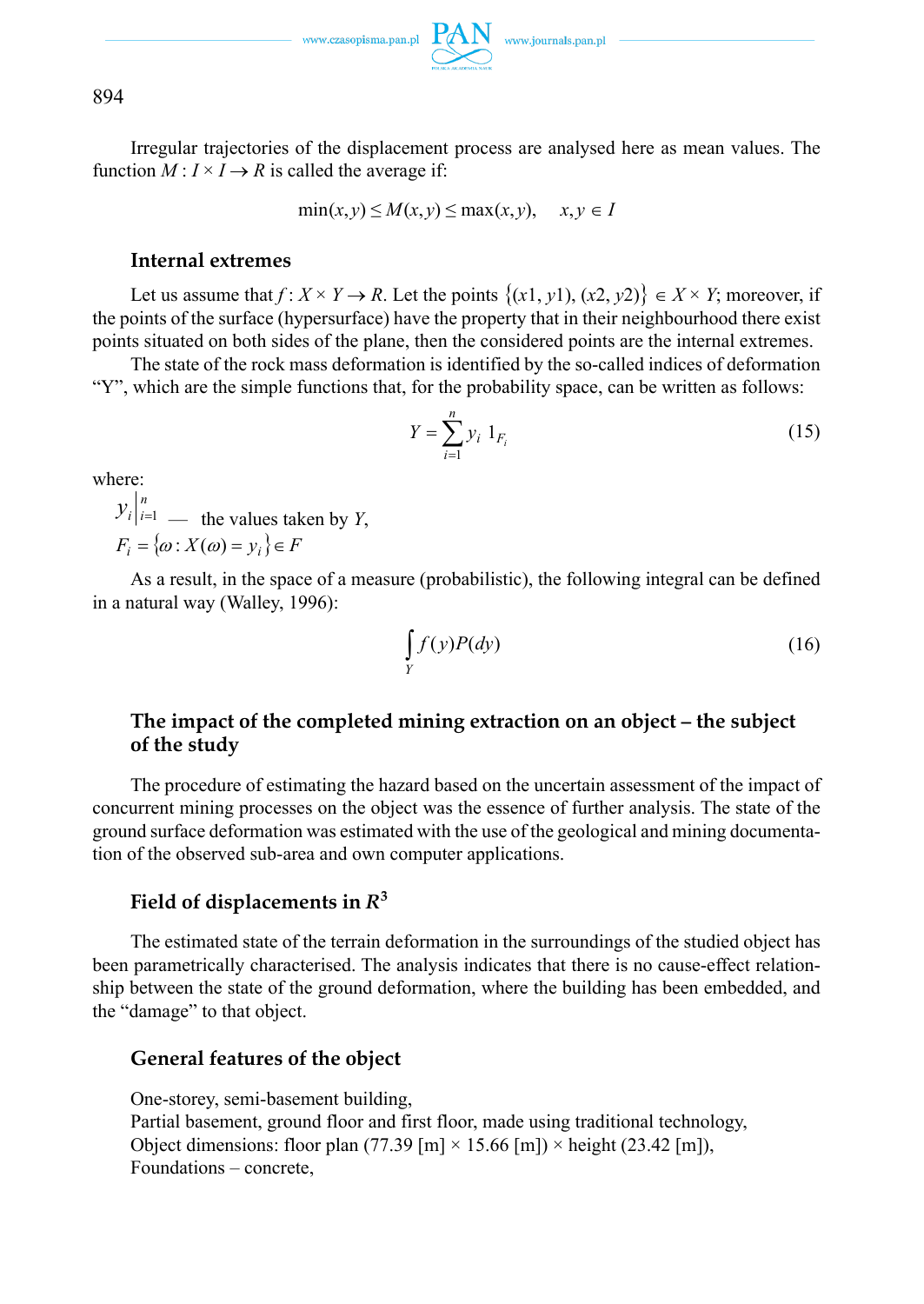

Load-bearing walls of basement and ground floor – ceramic brick, Load-bearing walls of second floor – slag cement blocks, Ceilings of first and second floor: reinforced concrete structure, Basement ceiling: construction of concrete on steel beams, Gabled roof,

Media: water, electricity, central heating, plumbing.



Fig. 1. Forms of failure in an object in a residual deformation field

The building presented here was not the subject of direct observation in its infinitesimal vicinity, with reference to ground deformations and vibrations (the described below registration of vibrations was performed in points significantly distant to it). As a result of the estimation, it could be concluded that only the residual deforming transformations of the area may have occurred in the close neighbourhood of the object. Thus, the following relationship practically does not exist:

hazard to object  $\leftarrow$  *relationship* ground deformation (of medium)

Because the parameters of vibrations were not recorded directly, the influence of paraseismic phenomena on the damage to the object was estimated by specialists – this is a subjective assessment. Due to the subjectivity of the estimates, it can be assumed that the result of expert assessment  $\phi_{ij}$  is a random variable.

# **5. General characteristics of para-seismic vibrations**

A mining plant retains a direct registration of ground vibrations at several points on the surface – however, beyond the sub-area of object location, the equipment for recording acceleration and velocity of vibrations is used. The sample parameters of the mining bumps are given as follows (Tab. 1):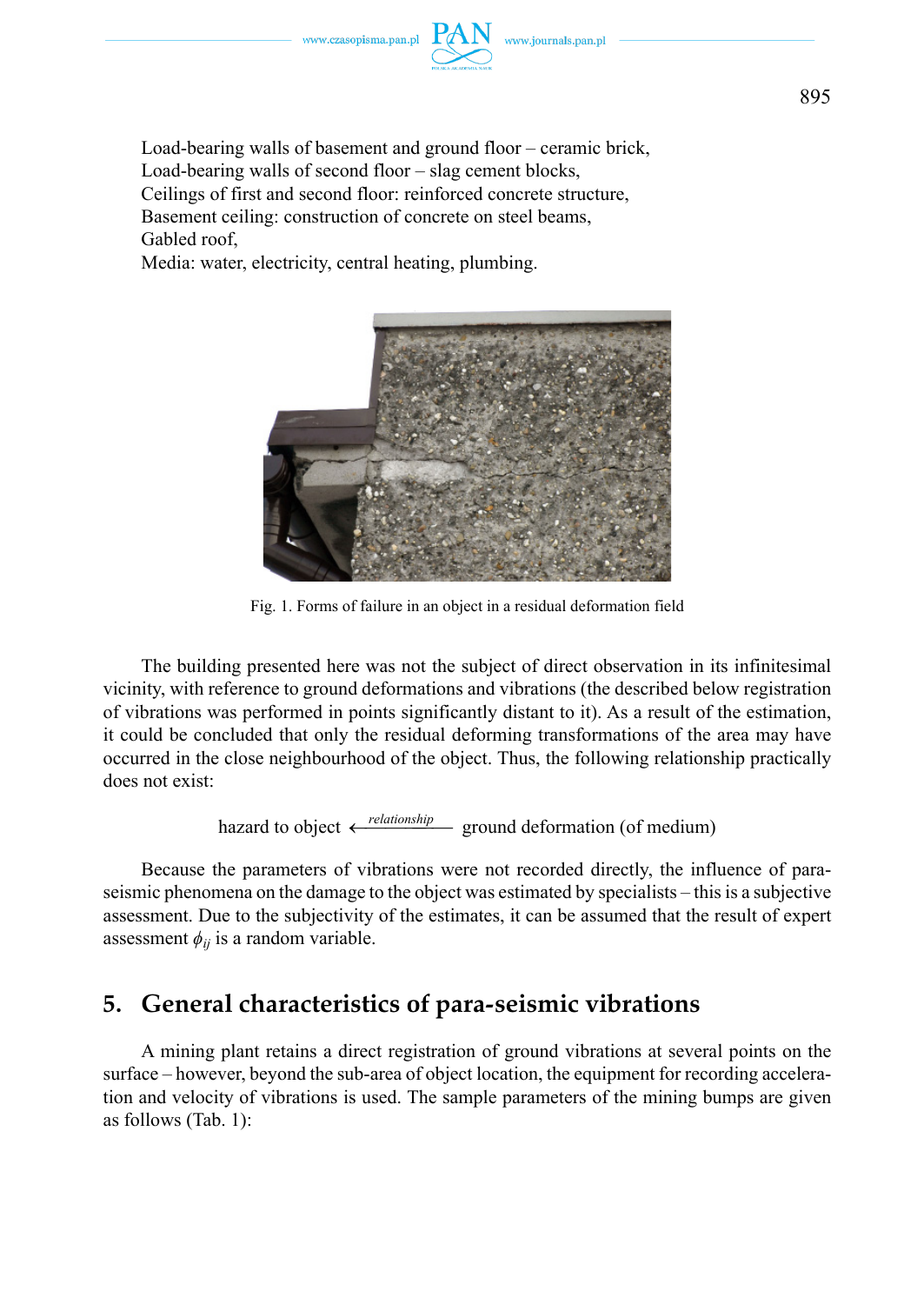www.czasopisma.pan.pl



896

TABLE 1

| MINING BUMP $E = 3 \cdot 10^9$ [J] |                   |            |                 |                |                    |                 |                |  |  |
|------------------------------------|-------------------|------------|-----------------|----------------|--------------------|-----------------|----------------|--|--|
| Measuring                          | <b>Epicentral</b> |            | <b>Velocity</b> |                | Acceleration       |                 |                |  |  |
| site                               | distance          | <b>PGV</b> | <b>Duration</b> | Degree of      | PGA                | <b>Duration</b> | Degree of      |  |  |
|                                    | $d$ [m]           | [m/s]      | t[s]            | intensity      | $\mathrm{[m/s^2]}$ | t[s]            | intensity      |  |  |
| A                                  | 4868              | 0.0075     | 2.85            |                | 0.2415             | 2.69            |                |  |  |
| B                                  | 4630              | 0.0081     | 3.09            |                | 0.2333             | 2.80            |                |  |  |
| C                                  | 3062              | 0.0119     | 2.91            | $\overline{2}$ | 0.3570             | 2.50            | 1/2            |  |  |
| D                                  | 8500              | 0.0022     | 4.49            | $\theta$       | 0.0564             | 4.38            | $\theta$       |  |  |
| E                                  | 4127              | 0.0087     | 2.95            |                | 0.2847             | 2.88            |                |  |  |
| F                                  | 3393              | 0.0152     | 3.18            | $\overline{2}$ | 0.3948             | 2.79            | 2              |  |  |
| G                                  | 3405              | 0.0257     | 2.07            | 3              | 0.7196             | 2.08            | $\overline{c}$ |  |  |
| H                                  | 2421              | 0.0082     | 5.01            |                | 0.2202             | 4.04            |                |  |  |
| I                                  | 3490              | 0.0087     | 4.90            |                | 0.1804             | 3.93            |                |  |  |
|                                    | 1206              | 0.0325     | 4.14            | 3              | 0.4336             | 2.86            | $\overline{c}$ |  |  |





Fig. 2. Histogram of the spatial distribution of the vibration velocity amplitude of energy  $E = k \times 10^6$  [J]

TABLE 2

Statistical parameters of the test, including measurements of the speed and acceleration of the vibrations

|                | <b>PGV MEAN</b> | <b>PGA MEAN</b> | T STATISTICS           | DF           |
|----------------|-----------------|-----------------|------------------------|--------------|
| GROUPS         | 0.074121        | 0.002670        | 7.790262               | 162          |
| $PGV \sim PGA$ | $\sigma_{PGV}$  | $\sigma_{PGA}$  | <b>SNEDECOR F TEST</b> | $P - VALIJE$ |
|                | 0.083005        | 0.002875        | 833.5292               | $0.00\,$     |

The performed statistical analyses indicate the independence of the variables PGV and PGA in the case when the  $P_{\text{VALUE}} < \alpha$ ; where:  $\alpha = 0.05$  (level of significance).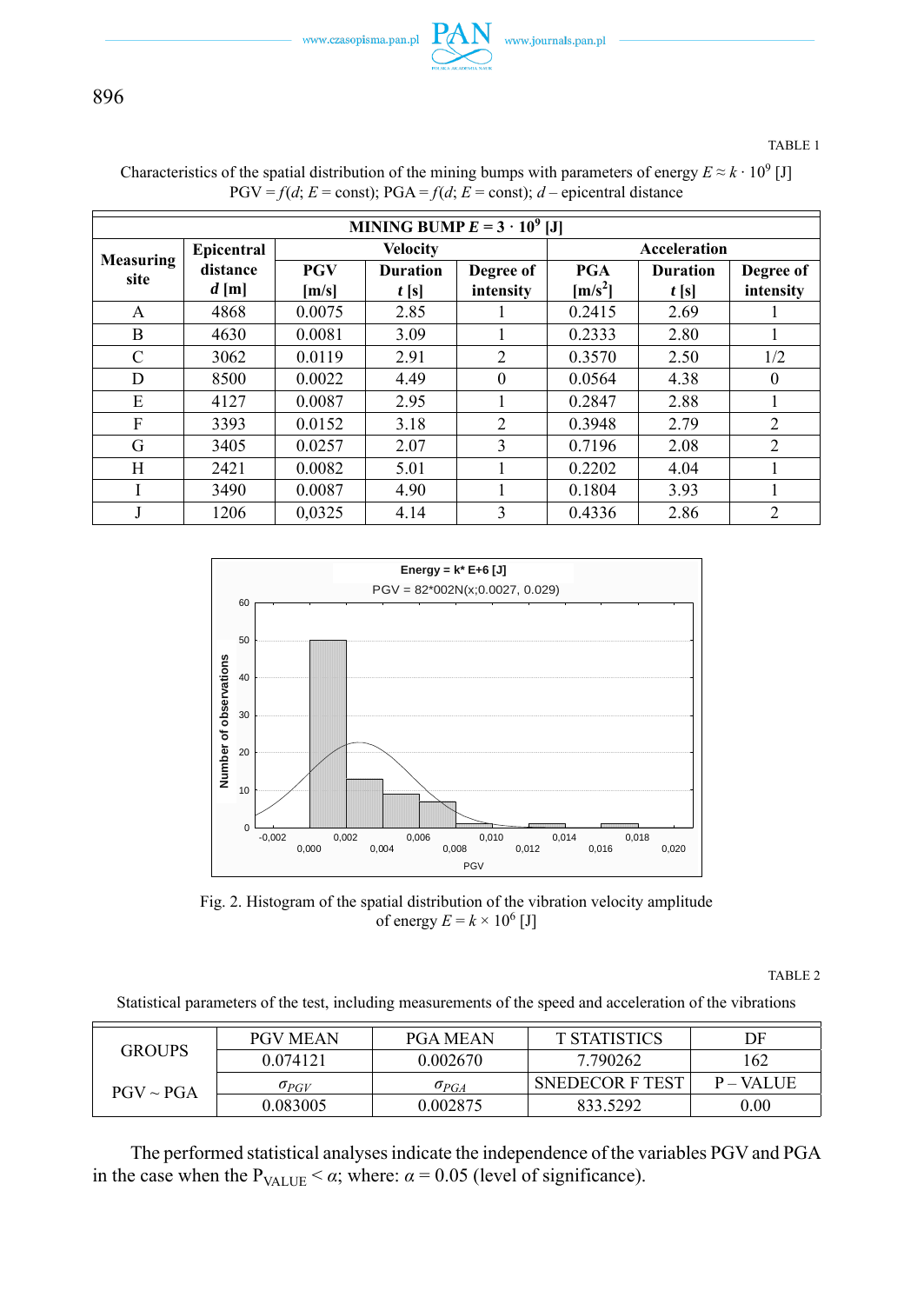



Fig. 3. Histogram of the spatial distribution of the vibration acceleration amplitude of energy  $E = k \times 10^6$  [J]



Fig. 4. Distribution of the vibration velocity amplitude as a function of the distance to the seismic bump source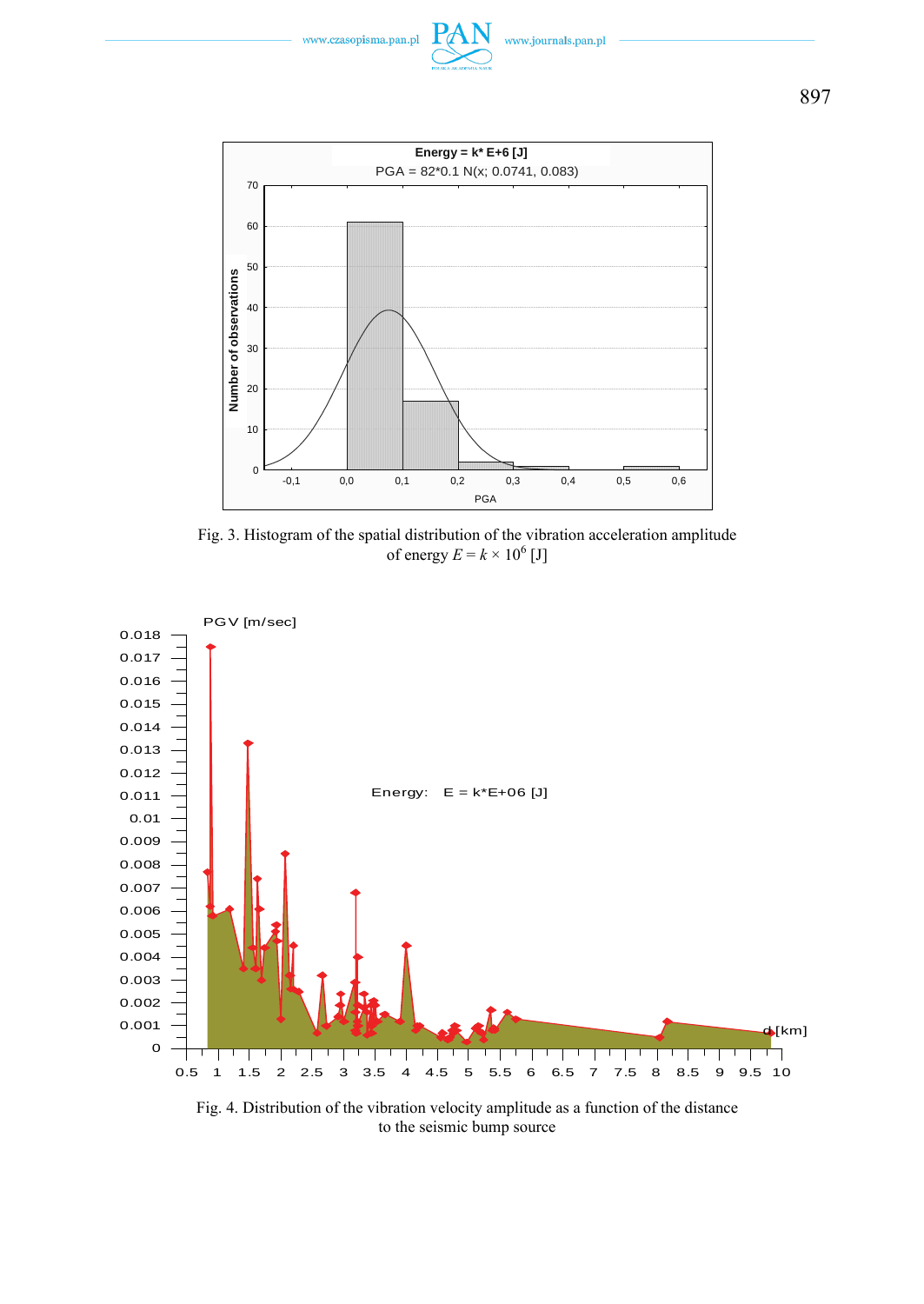





Fig. 5. Distribution of the vibration acceleration amplitude as a function of the distance to the seismic bump source

 $\begin{smallmatrix} &0.5&\t&1.5&\t&2&\t&3&\t&3.5&\t&4&\t&5&\t&5&\t&6&\t&7&\t&8&\t&9&\t&9&\t&10\end{smallmatrix}$ 

d [km]

The mappings (measurements) indicate that the observed distributions of the parameters of vibrations are of a strongly irregular character.

# **6. Estimating the risk of mining damage occurrence**

The parameters of the vibrations and the indices of deformations, estimated on the basis of modelling or the registered measurements, are finite sets of a highly random character. Formally, this estimation process corresponds to a mapping from a probability space to the power set. Therefore it is appropriate, regarding the uncertainty of the data, to provide systems for drawing conclusions of special processing mechanisms that allow for the characterisation of the nature and the degree of the imperfection of the knowledge from the detector as well as of the new knowledge derived on the basis of the system's inference.

Risk assessment is a difficult problem here because the value of the risk is a "combination" of the probability of an event occurrence and is dependent on the evaluation of the probabilities of all possible consequences as well as the values of the individual effects.

The definition of risk consists mainly of two components:

- the occurrence of adverse effects,
- the probability of their occurrence.

898

 $\Omega$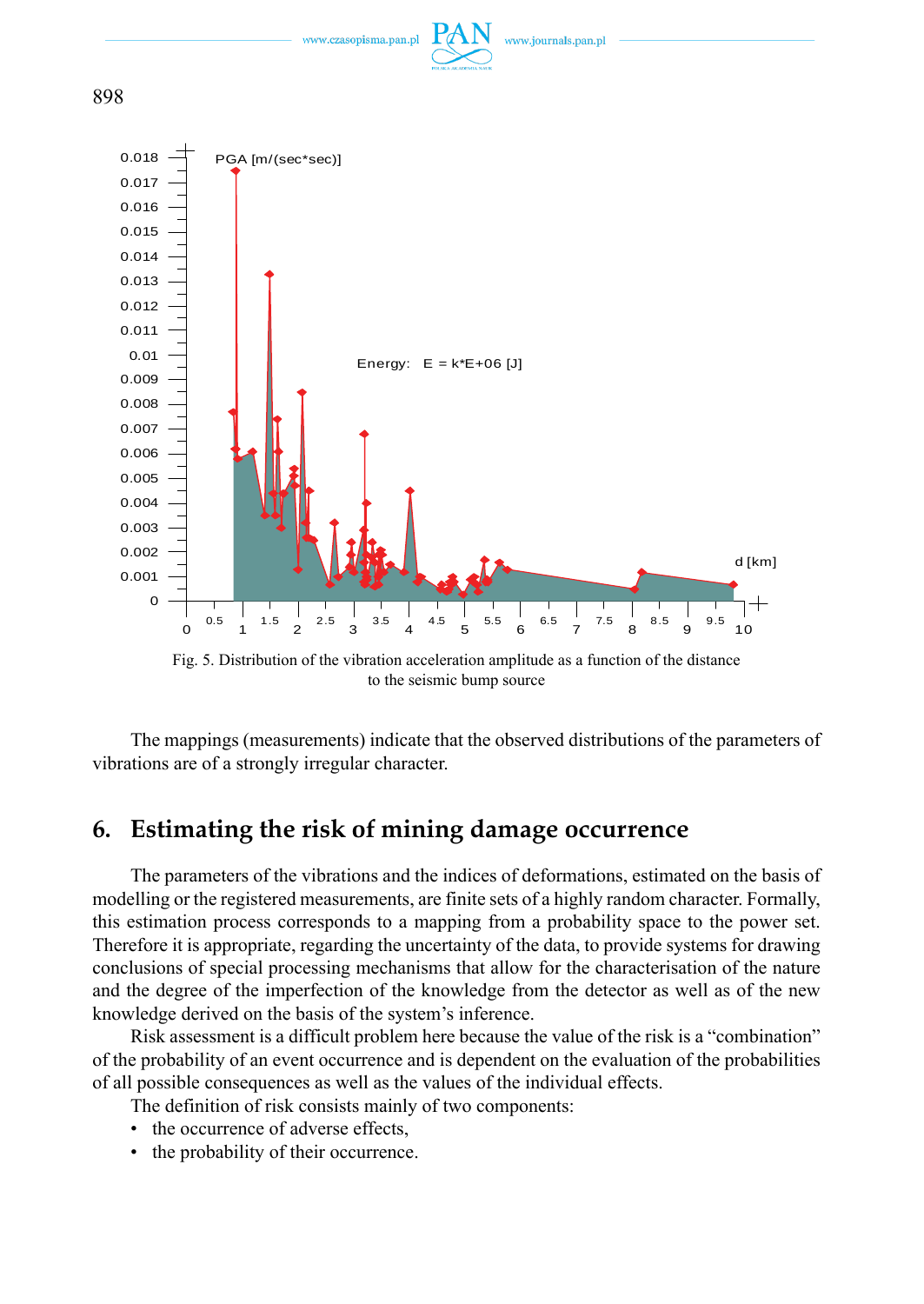

Formally, this definition can be written as risk  $\subset$  probability  $\cup$  measure of risk (hazard) and can be expressed in the form of functional dependencies:

$$
r = f(p, \mu, S) \tag{17}
$$

where:

| Ď | probability of the event occurrence, |
|---|--------------------------------------|
| и | measure of risk.                     |
| S | strategy of the event creation.      |

Many decision-making situations are dominated by uncertainty, defined as the subjective uncertainty (the use of incomplete knowledge). Hypotheses concerning the damage caused to the building located in the area of the random risk are formulated by experts. Hence, inference with the use of classical probability theory methods is not always possible. Therefore, there is a need of applying the inference methods that enable the formalisation of a subjective uncertainty (Parsons, 1994; Wang, 1994).

To define a mathematical model for estimating the parametric indicators of expertise in the field of the damage that occurred, a random variable  $(\phi_{ii})$  was introduced. The index *i* concerns the assessment of the *i*-th object, while the index *j* relates to the *j*-th expert. In this case, the random variable  $\phi_{ij}$  is of a two-point distribution.

$$
p(\sim \wp(1, p), \quad i = 1, \dots, n, \quad j = 1, 2)
$$
\n(18)

The correlation between a pair of expert judgment is  $Corr(\phi_{i1}, \phi_{i2}) = \rho$ . Analytically, this correlation can be expressed by the formula (19):

$$
Corr(\phi_{i1}, \phi_{i2}) = \frac{\text{Cov}(\phi_{i1}\phi_{i2})}{\sqrt{Var(\phi_{i1}) \cdot Var(\phi_{i2})}}
$$
(19)

and from (19), the following can be concluded:

$$
E(\phi_{i1}\phi_{i2}) = Corr(\phi_{i1}\phi_{i2}) \cdot Var(\phi_{i1}) + E(\phi_{i1})^2
$$
 (20)

Assuming that:

$$
P(\phi_{ij} = 1) = p
$$
 and  $P(\phi_{ij} = 0) = q$ , where  $q = 1 - p$  (21)

Taking into account (21), (20) can be expressed as follows:

$$
E(\phi_{i1}\phi_{i2}) = \rho \cdot p \cdot q + p^2 \tag{22}
$$

The total distribution of random variables  $\phi_{i1}$  and  $\phi_{i2}$  is:

$$
P(\phi_{i1} = 0, \phi_{i2} = 1) = P(\phi_{i1} = 1, \phi_{i2} = 0) = p \cdot q(1 - \rho)
$$
\n(23)

### **Characteristics of the damage estimation by experts**

The results obtained from expert estimation were:  $p = 0.8$ ,  $q = 0.2$  and  $\rho(\phi_{i1}, \phi_{i2}) = 0.32$ . On the basis of (23), we obtain  $P(\phi_{i1} = 0, \phi_{i2} = 1) = 0.0512$ . In this case, mining exploitation, which is indicated as a reason for the impact on the considered object, is unlikely. The object is physically located beyond the area of direct ground deformation at the terrain of the 0-th category of para-seismic hazards.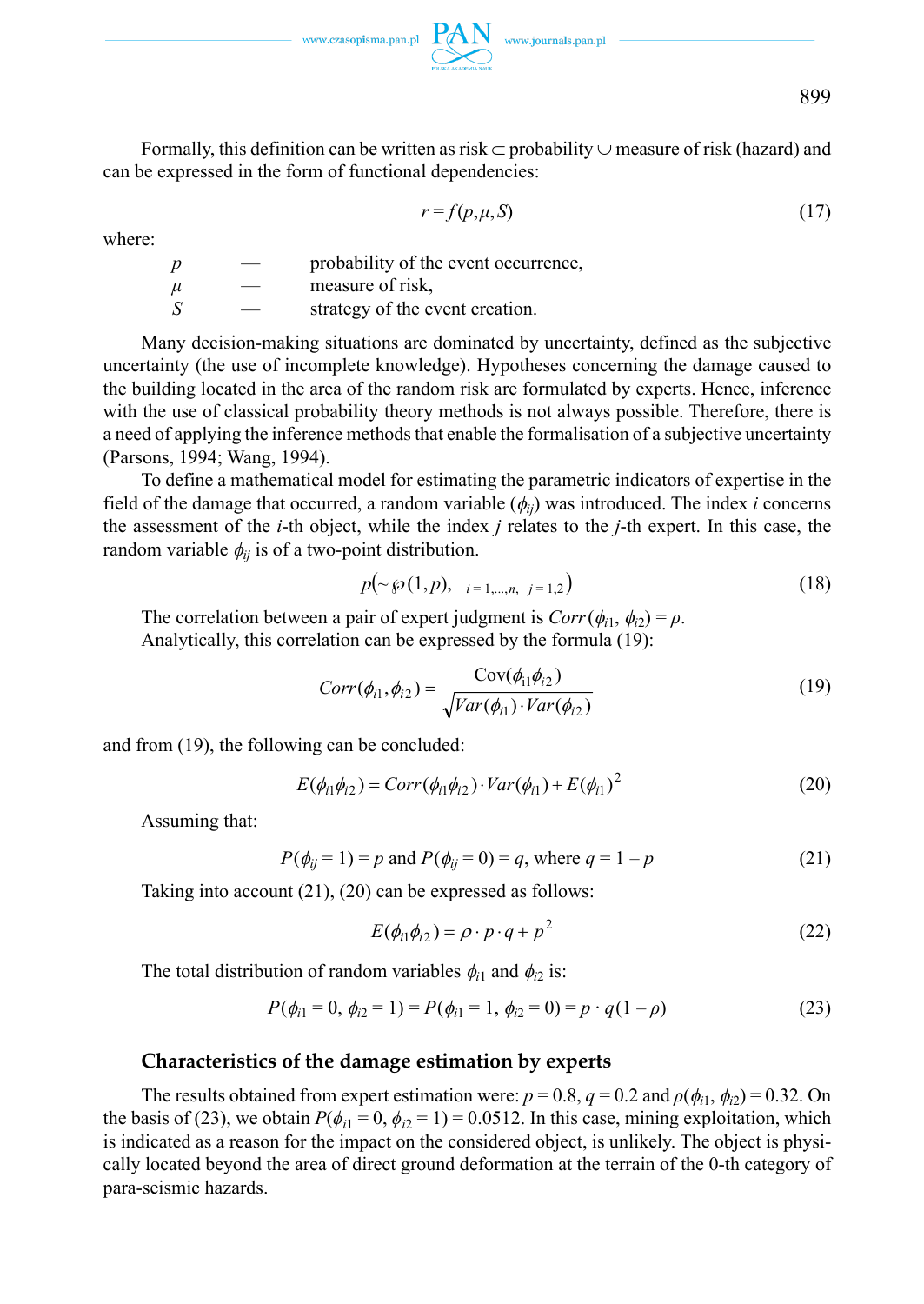

### **Methods of imprecise probability**

Hazards induced by mining activity are characterised by a subjective uncertainty, making it impossible for the use of the classical theory of probability as the method analysing the process. Therefore, for the synthesis of inference on the basis of the expert assessment, the methods of imprecise probability (Dempster-Shafer method) (Parsons, 1994; Wang, 1994), as a generalisation of the Bayesian theory and the theory of Zadeh, were applied in this paper. These methods contain mechanisms for the synthesis of information from different sources and the creation of a coherent base knowledge based on various (often contradictory) information.

The base probability distribution satisfies the following conditions:

$$
m: 2^{\Theta} \to [0,1]; m[0] = 0; \sum_{A \in \mathcal{Q}} m(A) = 1; \forall B \subseteq \Theta \ (B \notin \mathcal{Q} \text{ we obtain } m(B) = 0)
$$
 (24)

Certainty (uncertainty) of the "A" hypothesis is represented by the interval:

*belief ↔ plausibility*

$$
[Bel(A), Pl(A)] \quad \text{where:} \quad Bel(A) = \sum_{B \subseteq A} m(B); \quad Pl(A) = \sum_{B \subseteq A} m(B) \tag{25}
$$

In the assessment process of the damage to the building in Figure 1, the experts established that the random variable (damage) can take values from the set  $\{a, b, c\}$ , where:

a – the impact of ground deformation,

b – the impact of ground vibrations induced by para-seismic bumps,

c – other causes.

According to (24), the set of all possible subsets interacting on the object is:

$$
\Theta = \{(a), (b), (c), (a, b), (a, c), (b, c), (a, b, c)\}\tag{26}
$$

The developed opinions result in the basic probability distribution of the variable *A*, as presented in Table 3.

| <br>ъn |  |
|--------|--|
|--------|--|

| $\overline{ }$ | (a)  | (b` | $\mathbf{c}$ | <b>1 1</b><br>(a, b) | (a, c)                 | (b, c)                       | (a. b. |
|----------------|------|-----|--------------|----------------------|------------------------|------------------------------|--------|
| $m_1(A)$       |      | 0.7 | v. i         | V.I                  |                        |                              | v. L   |
| $m_2(A)$       | V. I | 0.1 | U.J          |                      | 1 <sub>c</sub><br>0.1J | $\sim$ $\sim$ $\sim$<br>0.1J |        |

According to (25), function *Bel*(*a*) = *m*(*a*); function *Bel*(*a*,*b*) =  $\sum_{B \subseteq A}$ *m*(*B*).

As a result, we obtain:

TABLE 4

| 71                   | (a) | (b)                  | (c) | $\rightarrow$<br>(a, b) | (a, c)        | (b, c) | (a, b, c) |
|----------------------|-----|----------------------|-----|-------------------------|---------------|--------|-----------|
| Bel <sub>1</sub> (A) |     | $\sim$ $\tau$<br>U.7 | 0.1 | 0.8                     | U.I           | 0.8    |           |
| Bel <sub>2</sub> (A) | U.I | 0.1                  | 0.5 | $\sim$<br>V.Z           | $\sim$<br>V.O | 0.15   |           |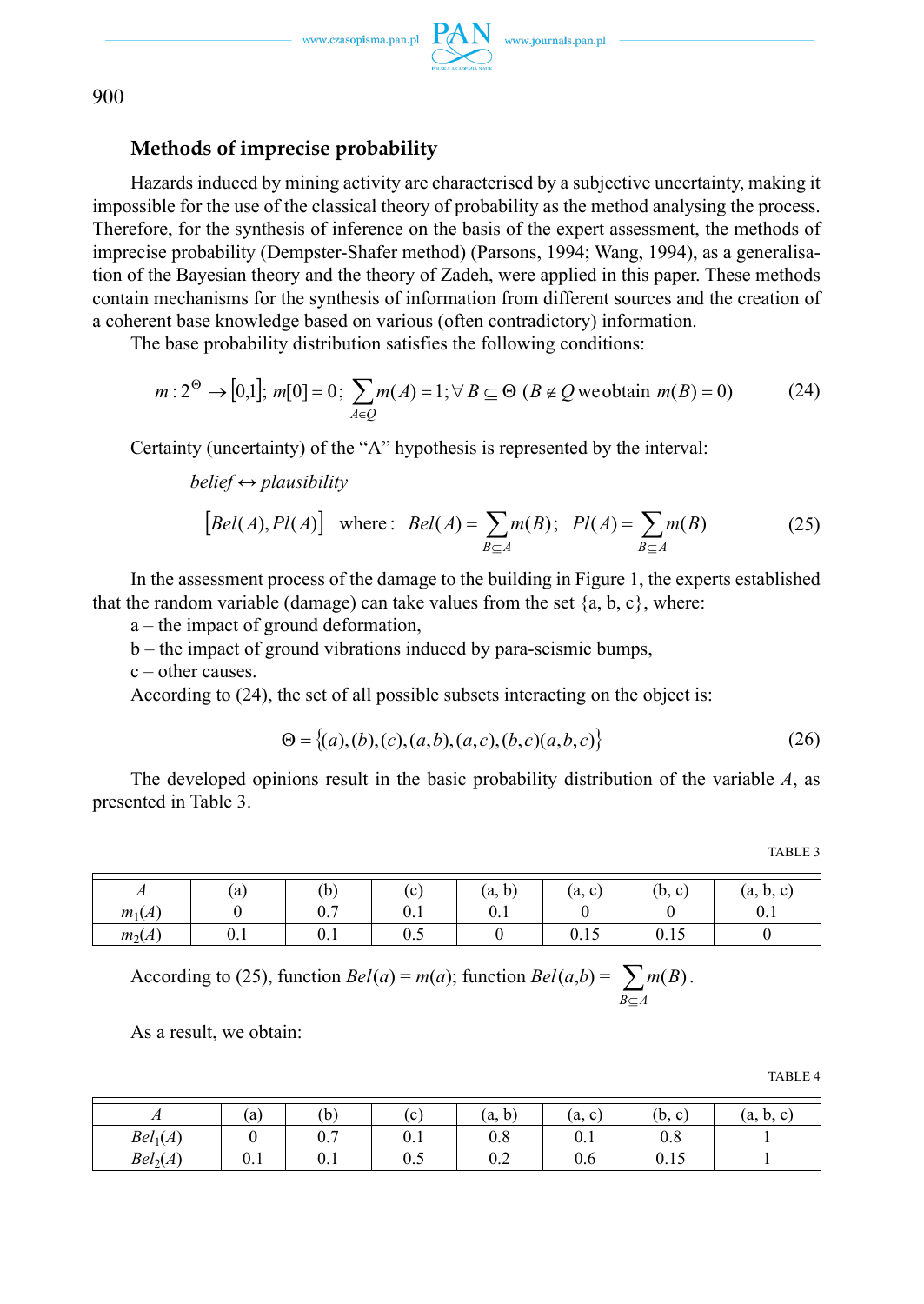



Function plausibility 
$$
P(A) = \sum_{B \cap A \neq 0} m(A)
$$

TABLE 5

| А                   | (a) | (b)  | (c) | (a, b) | (a, c) | (b, c) | (a, b, c) | $\boldsymbol{n}$  |
|---------------------|-----|------|-----|--------|--------|--------|-----------|-------------------|
| $P_1(A)$            | 0.2 | 0.9  | 0.2 | 0.9    | 0.2    | 0.9    |           | $(Pl_k–Bel_k)(A)$ |
| $P_2(A)$            | 0.1 | 0.25 | 0.8 | 0.35   | 0.9    | 0.75   |           | $i=1$             |
| $(Pl_1 - Bel_1)(A)$ | 0.2 | 0.2  | 0.1 | 0.1    | 0.1    | 0.1    |           | 0.8               |
| $(Pl_2 - Bel_2)(A)$ | 0   | 0.15 | 0.3 | 0.15   | 0.3    | 0.6    |           |                   |

Tables 3, 4, 5 contain the measures for estimating the mining interactions that generate damage to the object.



Fig. 6. Distribution of the impact of mining hazards subsets  $\{a_i\} \subset A$  in the domain of mining damage risk

Introduction of the objective uncertainty associated with the random nature of the considered process and the concepts of the subjective uncertainty associated with uncertain knowledge allowed for the estimation of an effect of the declared impacts of the Θ set on the considered object. Table 5 indicates that a significant influence on the damage of the object is caused by vibrations and other reasons (the technical condition of the object).

901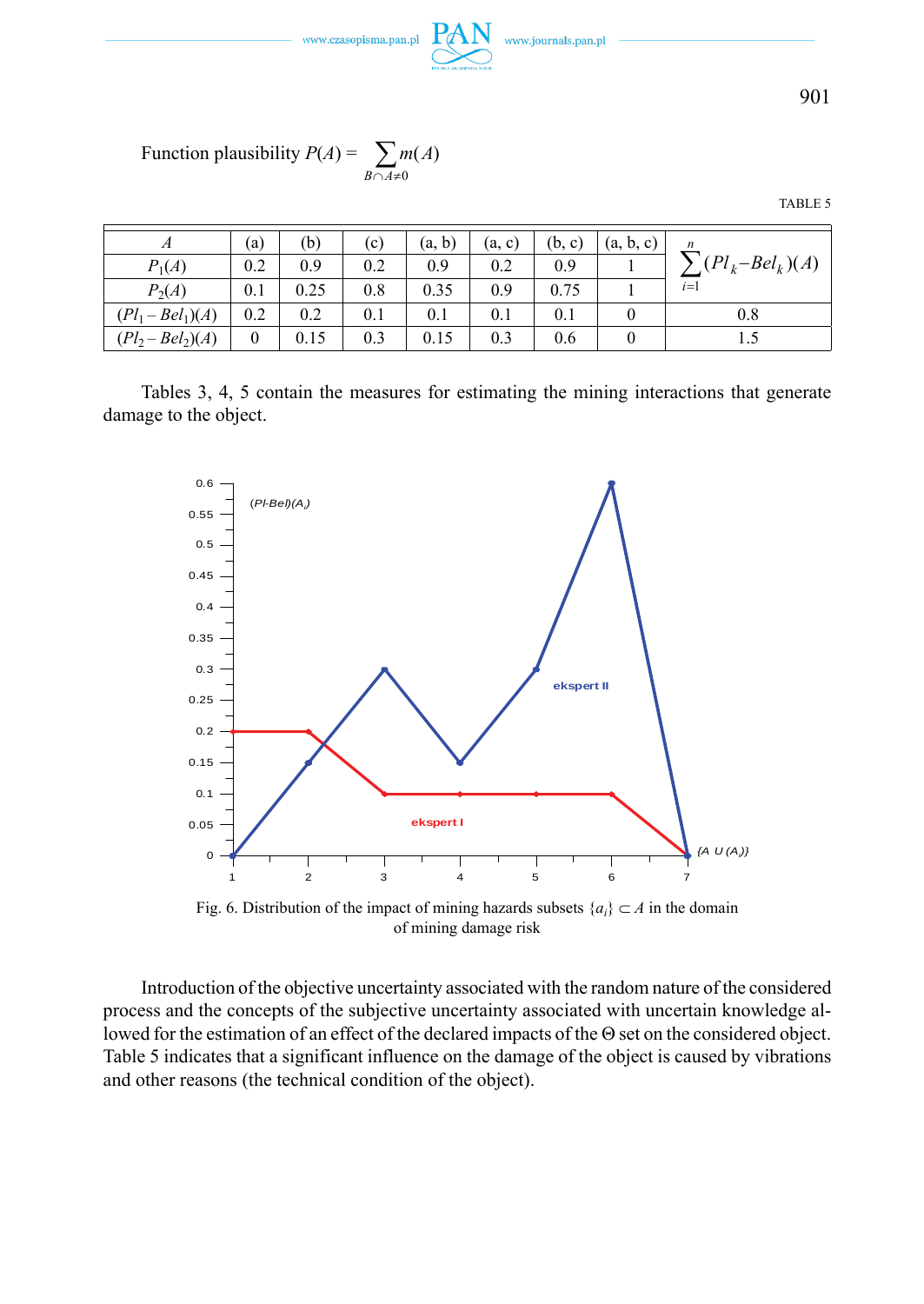www.czasopisma.pan.pl



## **7. Summary**

The considerations in the domain of estimating an impact of individual mining hazards indicated that geology has a significant influence on the spatial distribution of the wave phenomena that are manifested as para-seismic vibrations in the space of deformation. Hazardous processes implied by mining activity are usually poorly defined in terms of modelling. The methods of imprecise probability make it possible to estimate the risk of mining damage occurrence.

Randomness and incomplete definiteness of destructive post-mining processes indicate that the phenomena models or physical processes should often not be formulated on the basis of real variables. Possibilities exist to apply appropriate stochastic models to the mapping of mining process of rock mass movements causing deformation to building site.

The risk, as a random variable, exhibits a complex nature of distribution. This distribution contains a variable describing the number of damage accidents and a variable describing the size of the damage. Hazards caused by underground mining – para-seismic vibrations (even at a considerable distance from the source) usually cause little damage to buildings. Therefore, it is necessary here to consider different spatial distributions of the propagation of vibrations.

The allocation of risk cannot be accepted a priori. The distribution should be determined on the basis of the relevant statistics. Hence, the hazard to the object caused by the impact of underground mining should be complemented by an estimation of the risk (both single risk and a set of risks) of the mining damage in a particular physical space.

The introduction of the method of imprecise probability (method of Dempster-Shafer) to the analysis of the post-mining risks can be the formal tool to control the spatiotemporal development of mining operations in terms of the minimisation of the local hazard.

This article was prepared as the result of the project no. PBS2/B2/8/2013 – acronym IN-GEO, obtained under the second contest of Applied Research Programme co-financed by the National Centre for Research and Development (Poland).

### **References**

- Barczak A., 2009. *Szacowanie ryzyka przy niepewnej i niepełnej informacji z wykorzystaniem teorii funkcji przekonania.*  XIV Szkoła Analizy Modalnej, Kraków.
- Cianciara A., Cianciara B., 2006. *The meaning of seismoacoustic emission for estimation of time of mining tremors occurrence.* Arch. Min. Sci., Vol. 51, No. 4.
- Cianciara A., Cianciara B., Isakow Z., 2005. *Sposób oceny parametrów drgań gruntu w aspekcie ich oddziaływania na obiekty.* Warsztaty Górnicze 2005: zagrożenia naturalne w górnictwie: [IX edycja]: Wyższy Urząd Górniczy Katowice.
- De Campos L.M., 1994. *Probability intervals: a tool for uncertain reasoning*. International Journal of Uncertainty, Vol. 2, No. 2.
- Destercke S., Dubois D., Chojnacki E., 2008. *Unifying practical uncertainty representations: I. Generalized p-boxes.*  International Journal of Approximate Reasoning, Vol. 49.
- Drzęźla B., Dubiński J., Mutke G., 2002. *Macroseismic scales-their essence and principles of in assessments of the effects of mining tremors.* Geokinematischer Tag Freiberg.
- Dubiński J., Mutke G., Stec K., Lurka A., Barański A., 2009. *Górnicza Skala intensywności GSI-GZW do oceny skutków oddziaływania wstrząsów indukowanych eksploatacją złóż węgla kamiennego w Zakładach Górniczych Kompanii Węglowej SA na obiekty budowlane i na ludzi.* Prace Naukowe GIG, Górnictwo i Środowisko, Kwartalnik Nr 2/2.